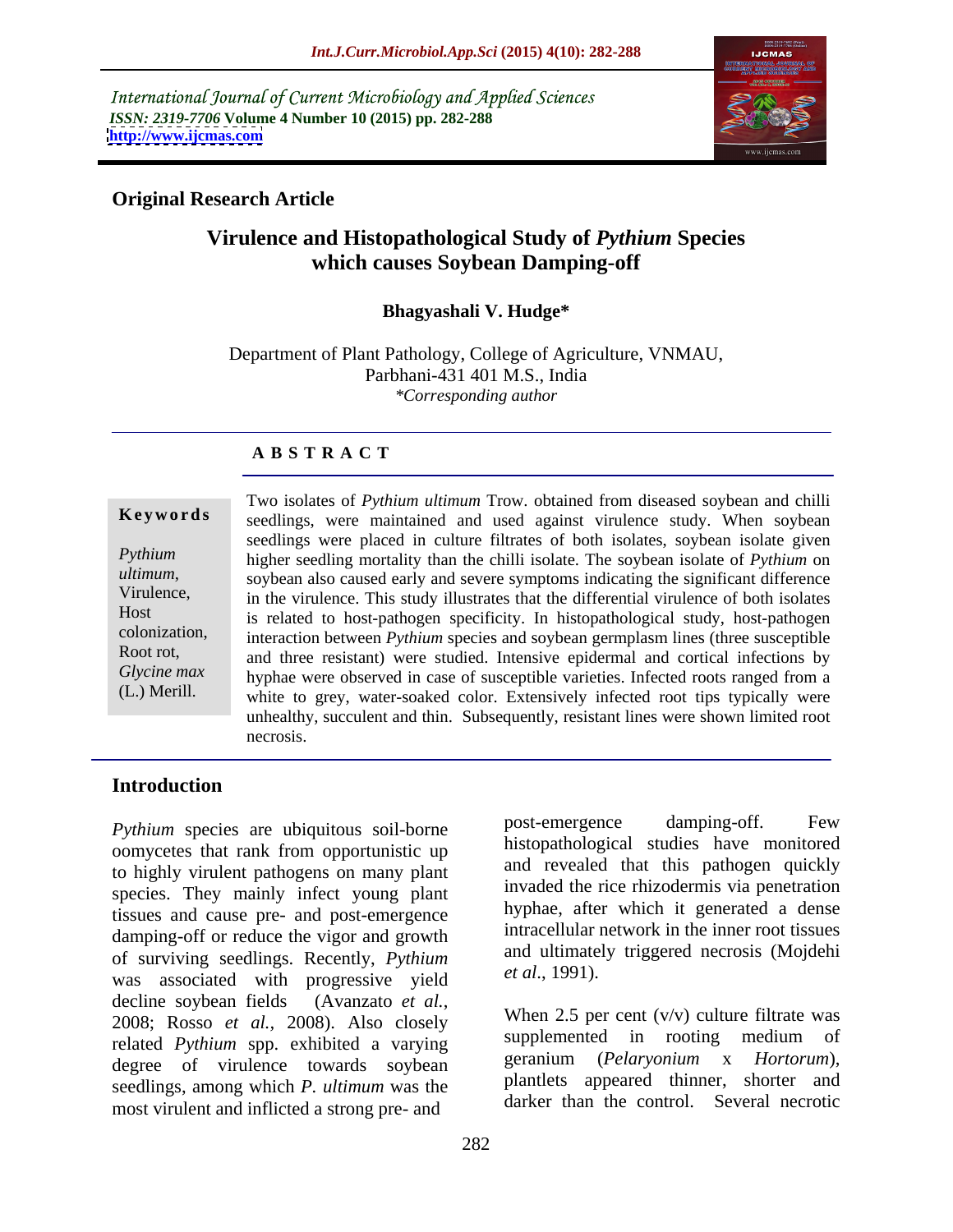lesions developed on the root surface. Microscopy revealed absence of root hairs sub treatments. In each replication eight and a collapse of cortical and epidermal cells (Desilets and Belanger, 1991). *P. ultimum* caused more extensive degradation of pectins and cellulose, which occurred at a relatively greater distance from the hyphae (Campion *et al.,* 1998). Degradation of From previous studies 3 resistance and 3 pectins was always more rapid in the cell susceptible germplasm lines to damping-off walls than in the intercellular junctions. This causes loss of tissue integrity and tissue 158, MAUS-162 (resistant) and MAUS-17, maceration by *P. ultimum* in carrot. *P.*  MAUS-136, SL-528 (susceptible) were *ultimum* has greater enzymic potential for selected for this study. Seven days old degradation of cell wall polysaccharides in carrot than *P. violae.* Ray *et al.* (1998) studied ultrastructural and cytochemical filtrate of the pathogen. After seedlings were changes due to infection by *Pythium* spp. shown toppled symptoms, their transverse Their cytological observations indicated a and longitudinal section cuttings were taken

However, scanty literature is available on virulence and histopathological interaction Results and Discussion studies of *pythium* and soybean. The objective of the present research was to study the host specificity of *pythium ultimum* and reaction with soybean Virulence study on pathogen was planned in

Two *Pythium* isolates obtained from (Sterile water),  $I_1 = Inoculation with 100 %$ soybean and chilli were maintained and used culture filtrate. For virulence studies, the for virulence study. Twelve days old *Pythium* isolated from soybean seed was cultures in PDB of both isolates were labeled as  $S_{1S}$  and Pythium isolated from homogenized by mixer grinder, separately. chilli seed was labeled as  $S_{2C}$ . The These culture filtrates were transferred to observations on seedling mortality as sterile test tubes containing 2/3 sterile sand. induced by soybean and chilli culture Ten days old soybean seedlings of var. JS- filtrates were recorded which are given in 335 were transferred to test tubes. The experiment was planned in split plot design with two main and two sub treatments and From table 1 it is revealed that the five replications. Soybean and chilli as inoculation induced significant mortality source of *Pythium* isolate served as main over uninoculated control indicating virulent

filtrate and uninoculated control served as seedlings were maintained. Observations on seedling mortality were noted.

### **Histopathological study**

series of events. and observed under light microscope at disease of soybean *viz*. MAUS-47, MAUS seedlings of these lines were transferred in sterile test tubes containing 100% culture various magnifications.

# **Results and Discussion**

### **Virulence study on pathogen**

seedlings. The split plot design with 5 replications. **Materials and Methods**  $t$  treatments : 2 : Sources of isolate  $(S_{1S}$  = **Virulence study** Chilli as source of *Pythium* isolate); Sub Treatments were as follows: Main Soybean as source of *Pythium* isolate,  $S_{2C}$  = treatments :  $I_0 =$  Uninoculated control (Sterile water),  $I_1$  = Inoculation with 100 % labeled as S<sub>1S</sub> and *Pythium* isolated from table 1.

treatments. Inoculation with 100% culture ability of the isolates. In general 42 %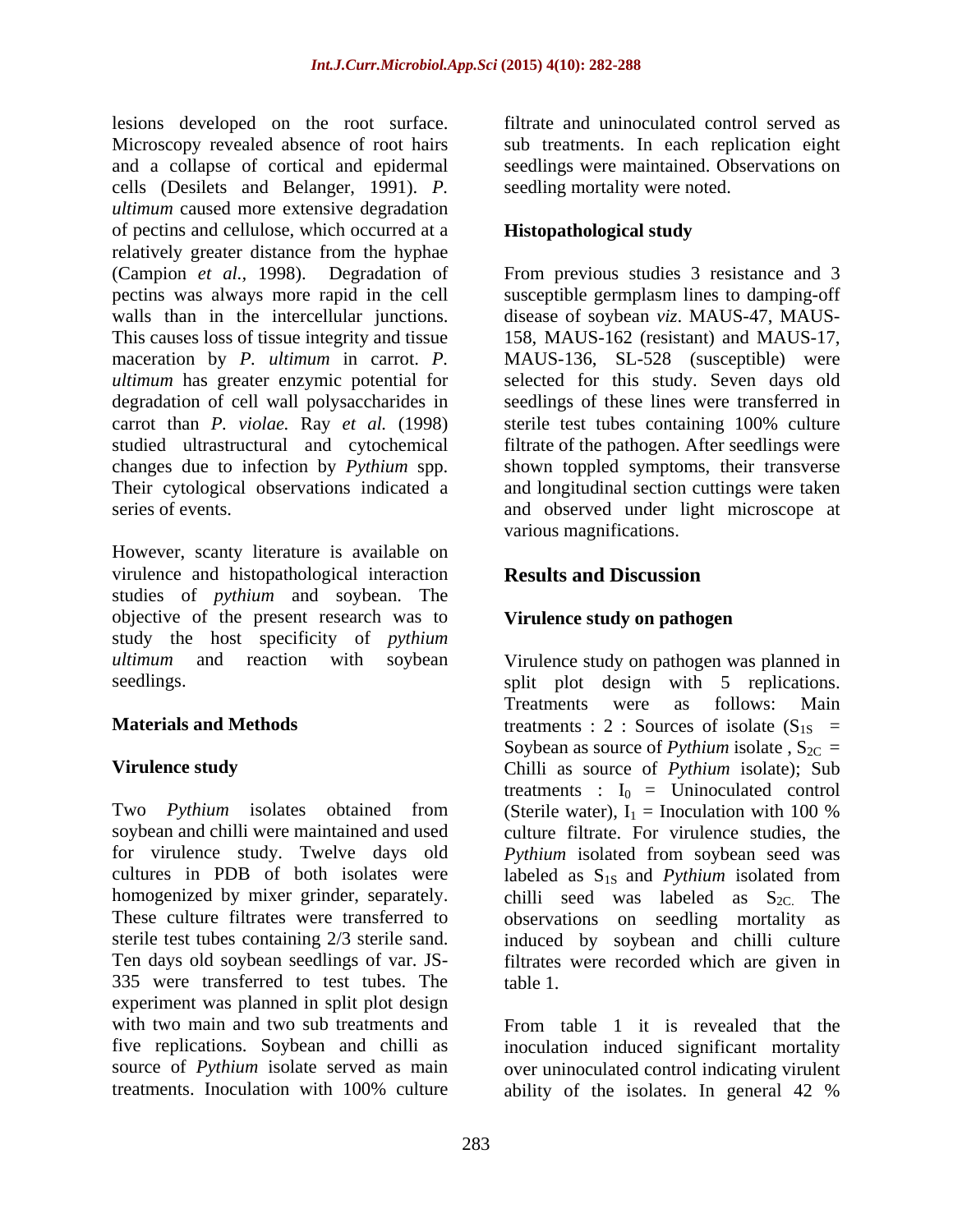basis of interaction of S x I, soybean isolate Results are also shown with figure 1.

mortality was induced. It can be concluded that soybean and chilli isolate differed significantly in respect of virulence. On the expression of host specific virulence. has induced significantly higher mortality of soybean over chilli isolate indicating the expression of host specific virulence. Results are also shown with figure 1.

| <b>Table.1</b> Virulence as expressed with interaction Source ><br>$\times$ Inoculation (S $\times$ I) |  |
|--------------------------------------------------------------------------------------------------------|--|
|--------------------------------------------------------------------------------------------------------|--|

|                            |         | Mortality (%) Arc sin value |                       |          |         |
|----------------------------|---------|-----------------------------|-----------------------|----------|---------|
|                            |         | Inoculation                 |                       |          |         |
| Source                     |         |                             | Mean                  |          | Main    |
|                            | Control | Inoculated                  |                       |          | Treat.  |
| $S_{1S}$ - Soybean         | 0.57    | 78.82                       | 39.7                  |          |         |
| $S_{2C}$ - Chilli          | 0.57    | 47.93                       | 24.3                  |          |         |
|                            | 0.57    | 63.4                        | 64                    | $SE \pm$ | CD@0.05 |
| $\frac{Mean}{SE \pm}$      |         |                             | <u>_</u><br>$\perp$ . | 2.96     | $9.25*$ |
| CD@0.05                    |         |                             | $5.6*$                |          |         |
| Interaction $(S \times I)$ |         |                             |                       |          |         |
| $SE \pm$                   | 4.36    |                             |                       |          |         |
| CD@0.05                    | 13.08   |                             |                       |          |         |

# **Table.2** Histopathological observations on soybean varieties

| Sr. Name of     |         |           | Nature of damage   |                                         |                                 |       |
|-----------------|---------|-----------|--------------------|-----------------------------------------|---------------------------------|-------|
| No Variety      | Cuticle | Epidermal | Root/Stem   Phloem |                                         | $\mathbf{D}^{\star}$ .1<br>P111 | Xylem |
|                 |         | cells     | Cortex             |                                         |                                 |       |
| $MAUS-17$       | $++++$  | $++++-$   | $++++$             | <b>Contract Contract Contract</b><br>十十 |                                 |       |
| $MAUS-136$      | $+++$   | $+++$     | $+++$              |                                         |                                 |       |
| SL-528          | $++++-$ | $+++$     | $+++$              |                                         |                                 |       |
| MAUS-47         | $+++$   | $++$      |                    |                                         |                                 |       |
| <b>MAUS-158</b> | $++$    | $++$      |                    |                                         |                                 |       |
| $MAUS-162$      | $+++$   | $++$      | $++$               |                                         |                                 |       |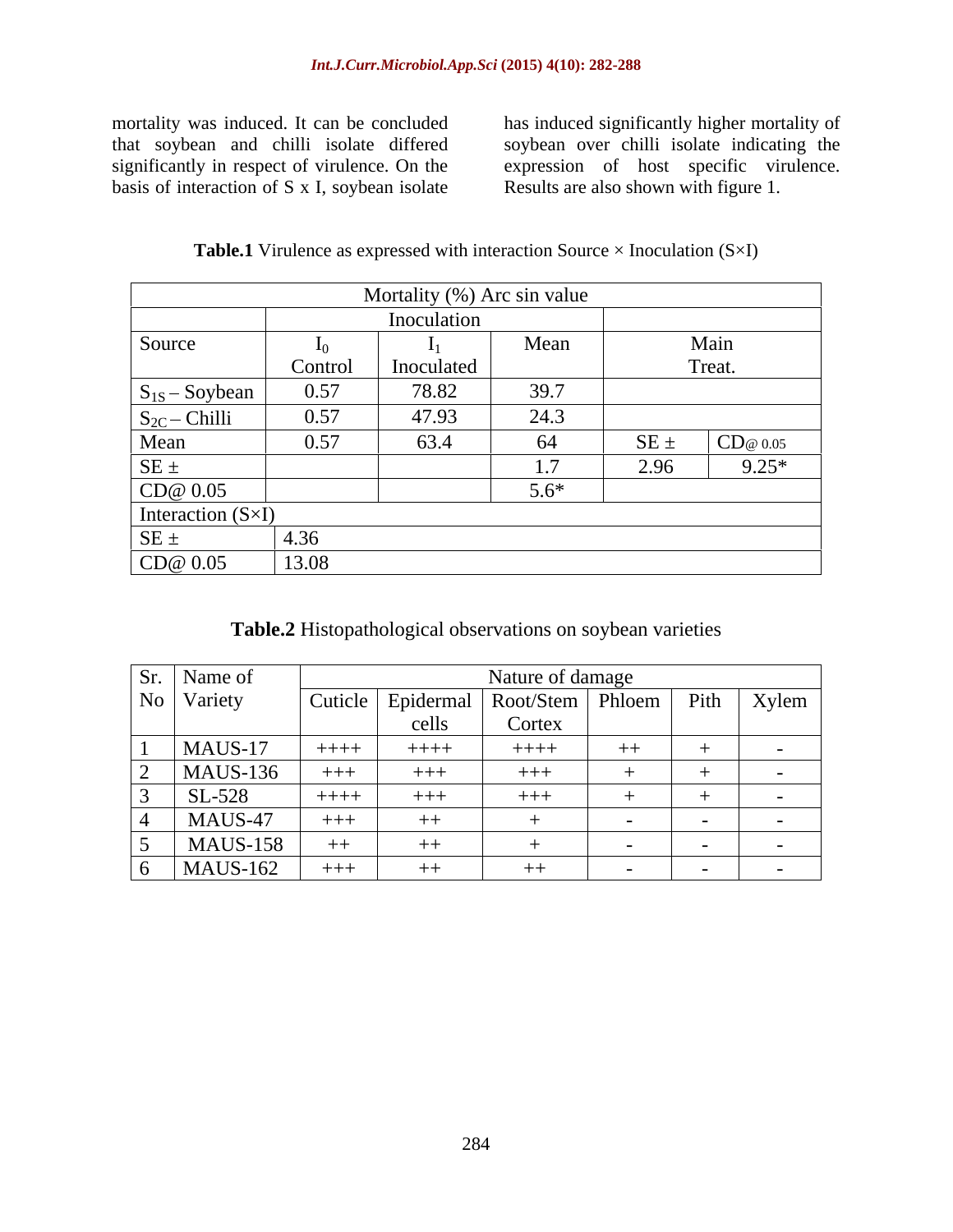

Soybean Isolate



Chilli Isolate

Fig. 1. Testing of virulency of soybean and chilli isolates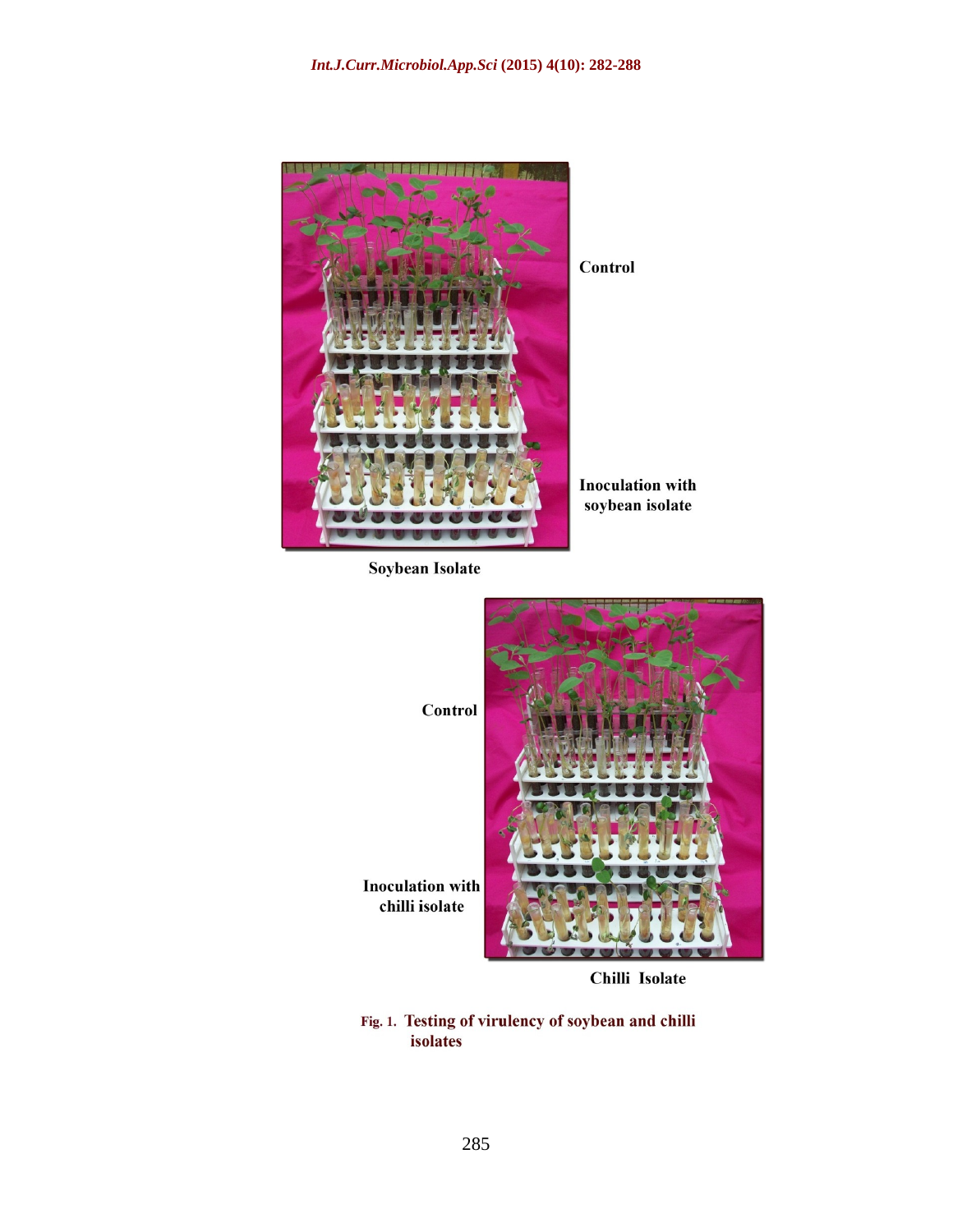

Infection process at collar region

Development of necrotic regions

### A. Susceptible variety



**Restriction of mycelium to upper** epidermis

Development of Oospore on collar region

**B.** Resistant variety

### Fig 2. Histopathological study

in susceptible and resistant varieties histopathological investigation was undertaken. Three susceptible varieties *viz.*  Due to thickness of root and stem epidermal MAUS-17, MAUS-136, SL-528 and 3 cell walls as well as involvement of certain resistant varieties *viz.* MAUS-47, MAUS- 158, MAUS-162 were selected. They were growth of *Pythium ultimum* is stopped subjected to root inoculation by submerging completely in the cortex of tolerant plants. seedlings in culture homogenate for 3 days. On the other hand in susceptible seedlings,

**Histopathological study** To assess the nature of damage by pathogen recorded and depicted in table2 and also transverse sections were taken. The histopathological observations were exhibited with figure 2.

After then the longitudinal as well as the fungus rapidly colonizes entire rootbiochemicals in root and stem cortex,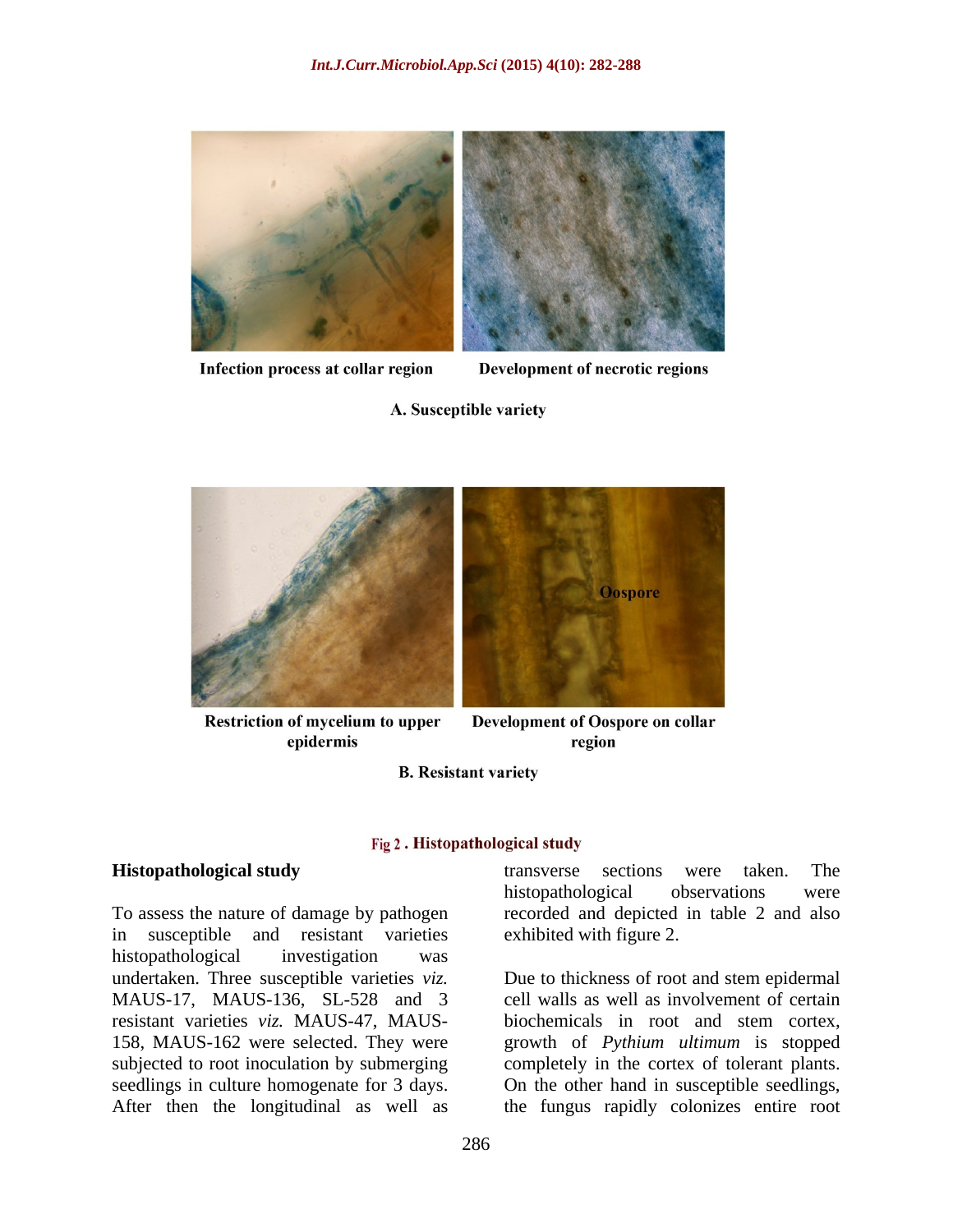From table 2 it can be concluded that in susceptible varieties pathogen multiplied **Histopathological study** rigorously on surface and penetrated through

virulence of soybean and chili isolate were

Though soybean and chili isolate were virulence. The variation among *Pythium* off has been reported by Brown and Kennedy (1965). McCarter and Littrell (1970) also showed variation in pathogenic ability within *Pythium* species. Zhang and Yang (2000) stated that 13% isolates were highly aggressive on soybean but weakly financial support. This work was supported aggressive on corn. They also confirmed

system and hyphal growth is unrestricted. intraspecific variation in virulence and aggressiveness of *Pythium ultimum*.

### **Histopathological study**

epidermal layer and stem/ root cortex. The The histopathological investigations on quick multiplication of the pathogen in susceptible and resistant varieties indicated susceptible stem and root caused that the mycelium multiplied by very fast on disorganization of the epidermal cells and the surface of stem and roots of susceptible cells of root cortex. On the other hand in cultivars then it multiplied in root cortex and resistant varieties the mycelium did not caused disorganization of the constituent ramify quickly, thereby restrict growth of cells. In resistant varieties the multiplication pathogen to the surface. The oospores was slow and was confined to upper formation was more in case of resistant epidermis. The similar observations were varieties as compared to susceptible one. made by Ray *et al*. (1998) who noted growth **Virulence of the pathogen** cortex tissue and which was associated with *Pythium ultimum* Trow is known to be a break down. The Author also observed polyphagous pathogen infecting a wide plugging of host cells with osmophillic range of plant species. However, there were electron granular, fibrilar materials. The few reports wherein the pathogen was stated degradation of pectin was more rapid in cell to differ in virulence and aggressiveness walls thus causing lossof tissues integrating (Middleton, 1943; Brown and Kennedy, and tissue maceration by *P. ultimum*. Hock 1965). In the present investigation the and Klarman (1967) noted that *Pythium*  tested. endodermal cells and lignified cells of 25 reciprocally pathogenic, they differed in restricting the mycelium to the cells outside percentage mortality and severity of endodermis. Mellano *et al.* (1970) observed symptoms induced. The soybean isolate on critically that the growth of *P. ultimum* was soybean caused significantly higher stopped completely in the cortex of mature mortality over chili isolate. The soybean portions of primary and secondary roots in isolate on soybean also caused early and case of tolerant plants in contrast hyphal severe symptoms on soybean indicating the growth was unrestricted in roots of significant difference in the virulence. These susceptible plants. In susceptible seedlings, also indicated the host specificity for the fungus rapidly colonized the entire roots isolate in causing pre-emergence damping tissue and caused the plants to collapse and of the fungus in the epidermis and outer marked host cell disorganization and even *debaryanum* could not colonize suberized day old seedlings of virginia pine seedlings, thus suberized endodermis acted as barrier system, it formed oospores in the infected died. **a** contract the contract of the contract of the contract of the contract of the contract of the contract of the contract of the contract of the contract of the contract of the contract of the contract of the contrac

## **Acknowledgments**

Author is thankful to ASPEE, Mumbai for by Dr. G.D. Deshpande, Head, Plant